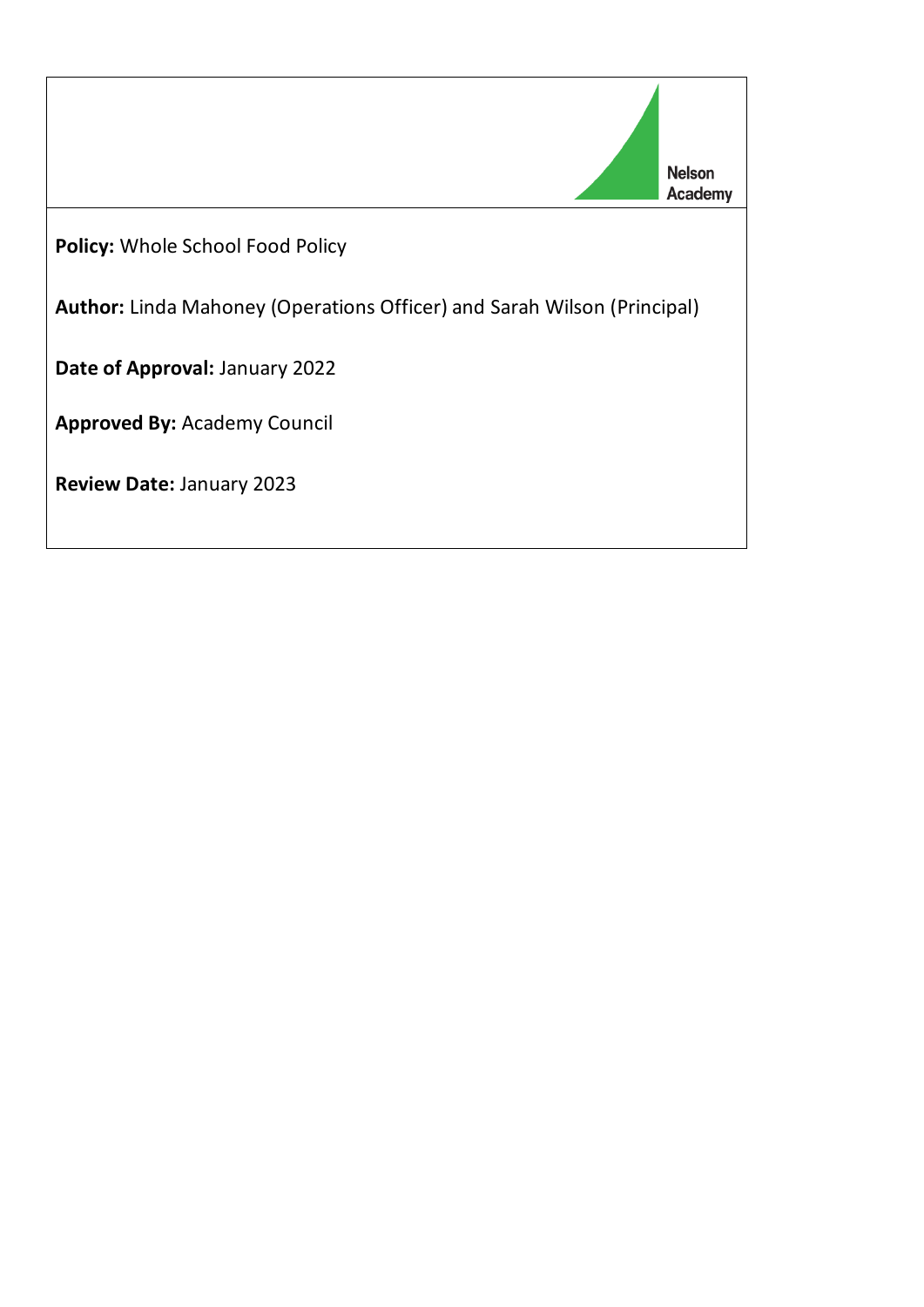# **Whole School Food Policy**

#### **Introduction**

We are committed to ensuring that the children in our care grow into healthy adults, this being the first of the five requirements of the Children Act 2004 ('Every Child Matters'), i.e. that they:

- Be healthy
- Stay safe
- Enjoy and achieve
- Make a positive contribution;
- Achieve economic well-being

Consequently, the academy does its utmost to teach children the key points about living a healthy life, including the importance of eating healthy food. We are working towards achievement of the National Healthy School Standard, and our Whole-School Food Policy is designed to contribute a vital element to our strategy of creating a school environment in which children can thrive. We believe that it is only through a whole-school approach that the key messages about food and drink can be really effectively conveyed. This document sets out our policy on this.

# **1. Aims and objectives**

- To help children know and understand the importance of food and drink in a healthy lifestyle.
- To help children learn what healthy food is.
- To give children the skills they need to make the right choices with regard to food and drink.
- To promote the physical and emotional well-being of all our children.

# **2. The curriculum**

- We will plan explicit teaching about healthy eating in our formal curriculum. For example, we will teach children about the preparation and cooking of healthy food in design technology classes, while in geography lessons, children will learn where food comes from and how it reaches the shops. In science, we will teach about nutrition and the needs of a healthy body. Through mathematics, we will teach children to measure and calculate size and weight. In English, we will provide opportunities for children to discuss, read and write about health-related issues, such as GM foods, and why some parts of the world have a surplus of food, while other parts have famine. In religious education, children will learn about how food is valued in different societies, and the part food plays in religious custom and practice. In physical education, children will have the opportunity to learn how their body reacts to exercise, and the importance of food and drink to participation in sport and dance. In PSHE, children will have the opportunity to reflect on food-related issues such as how food is advertised, and how we can enjoy treats without damaging our bodies.
- We will also promote healthy eating through the informal curriculum. For example, we will promote healthy eating regularly in assemblies. We will